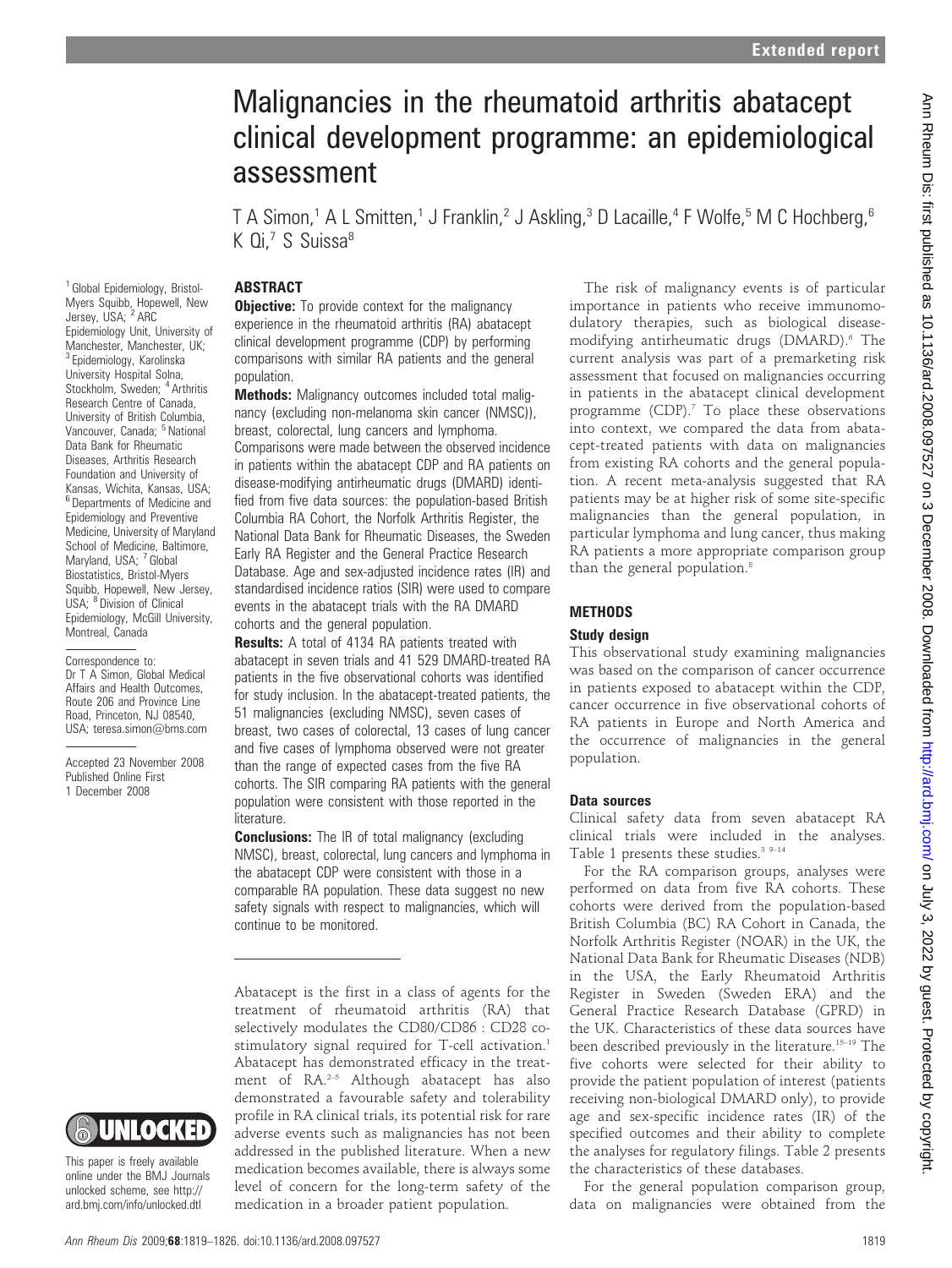|                                        | <b>Study design</b>                                                                                                           |                                                                                                                                                                          | <b>Duration of double-</b> |           |                |                                                            |
|----------------------------------------|-------------------------------------------------------------------------------------------------------------------------------|--------------------------------------------------------------------------------------------------------------------------------------------------------------------------|----------------------------|-----------|----------------|------------------------------------------------------------|
| <b>Study name</b>                      | <b>Study title</b>                                                                                                            | <b>Malignancy screening and exclusions</b>                                                                                                                               | blind period<br>(months)   | Abatacept | <b>Placebo</b> | Open-label<br>extension                                    |
| IM101100<br>Phase IIB                  | Randomised, dose-ranging,<br>placebo-controlled, double-blind                                                                 | Mammography requiring further investigation. Complete<br>evaluation before dosing; history of cancer within the<br>past 5 years; excluding NMSC cured by local resection | 12                         | 220       | 119            | 219                                                        |
| IM101101<br>Phase IIB                  | Randomised, placebo-controlled,<br>double blind                                                                               | Mammography requiring further investigation. Complete<br>evaluation before dosing; history of cancer within the<br>past 5 years; excluding NMSC cured by local resection | 12                         | 85        | 36             | 80                                                         |
| AIM IM101102<br>Phase III              | Randomised, placebo controlled,<br>double-blind; Abatacept in<br>inadequate responders to<br>methotrexate                     | Subjects with a mammogram that is suspicious for<br>malignancy; history of cancer within the past 5 years;<br>excluding NMSC cured by local resection                    | 12                         | 433       | 219            | 539                                                        |
| <b>ASSURE</b><br>IM101031<br>Phase III | Randomised, placebo-controlled,<br>double-blind; Abatacept Study of<br>Safety in Use with other RA<br>thErapies               | Subjects with a mammogram that is suspicious for<br>malignancy; history of cancer within the past 5 years;<br>excluding NMSC cured by local resection                    | 12                         | 959       | 482            | 1184                                                       |
| <b>ATTAIN</b><br>IM101029<br>Phase III | Randomised, placebo-controlled,<br>double-blind; Abatacept Trial in<br><b>Treatment of Anti-TNF</b><br>INadequate responders  | Subjects with a mammogram that is suspicious for<br>malignancy; history of cancer within the past 5 years;<br>excluding NMSC cured by local resection                    | 6                          | 258       | 133            | 317                                                        |
|                                        | Total double-blind 5 core above                                                                                               |                                                                                                                                                                          |                            | 1955      | 989            | 2689+                                                      |
| <b>ATTEST</b><br>IM101043              | Abatacept or infliximab versus<br>placebo, a Trial for Tolerability,<br>Efficacy and Safety in Treating<br><b>RA</b>          | History of cancer within the past 5 years; excluding<br>NMSC cured by local resection                                                                                    | 12                         | 156       | 110            | 236* (132<br>abatacept, 104<br>placebo, 136<br>infliximab) |
| <b>ARRIVE</b><br>IM101064              | Abatacept Researched in<br>Rheumatoid arthritis patients with<br>an Inadequate anti-TNF response<br>to Validate Effectiveness | History of cancer within the past 5 years; excluding<br>NMSC cured by local resection                                                                                    | 6 (open-label)             | 1046      |                | 530                                                        |

#### Table 1 Description of the abatacept clinical trials included in the current analysis

\*IM101043, without infliximab arm; {Number represents total number of abatacept exposed patients exposed during both double-blind and open-label; five core trials N = 2689; overall  $N = 4134$ .

NMSC, non-melanoma skin cancer; RA, rheumatoid arthritis; TNF, tumour necrosis factor.

Surveillance Epidemiology and End Results (SEER) database, which provides age and sex-specific IR of malignancies for the US general population.<sup>20</sup> We also reference a recent metaanalysis paper that evaluated a total of 17 publications examining standardised incidence ratios (SIR) of malignancy in RA patients compared with the general population or non-RA patients who met our inclusion criteria:<sup>8</sup> five studies reported SIR for total malignancy excluding NMSC;<sup>21-25</sup> nine for breast cancer;<sup>21 24–31</sup> 10 for colorectal cancer;<sup>21 24–32</sup> 12 for lung cancer<sup>21 24–31 33 34</sup> and six for lymphoma.<sup>15 28 35–38</sup>

### Study subjects

Patients in the abatacept CDP included those who were randomly assigned to abatacept treatment during the doubleblind period, as well as all patients receiving abatacept during open-label extension periods. The cumulative abatacept experience included 4134 abatacept-treated patients representing 8388 person-years of exposure in the seven clinical trials. A total of 1955 patients originated in the abatacept arms of the doubleblind periods of the five core RA studies. Individuals who agreed to enter the open-label period after completing the double-blind

|          | <b>Table 2</b> Characteristics of data sources used for identification of RA patients included in the epidemiological |  |  |
|----------|-----------------------------------------------------------------------------------------------------------------------|--|--|
| analysis |                                                                                                                       |  |  |

|                                    | <b>BC</b>                                                                          | <b>NDB</b>                                                                | <b>GPRD</b>                                         | <b>NOAR</b>                                 | <b>Sweden ERA</b>                                             |
|------------------------------------|------------------------------------------------------------------------------------|---------------------------------------------------------------------------|-----------------------------------------------------|---------------------------------------------|---------------------------------------------------------------|
| Country                            | Canada                                                                             | <b>USA</b>                                                                | UK                                                  | UK                                          | Sweden                                                        |
| Data type                          | Administrative data<br>on physician visits,<br>hospitalisations and<br>medications | Patient<br>questionnaire                                                  | Electronic medical<br>records                       | Patient<br>questionnaire and<br>assessment  | Electronic medical<br>records, patient<br>assessment          |
| Time period                        | 1996-2001                                                                          | 1998-2003                                                                 | 1987-2001                                           | 1990-9                                      | 1994-2003                                                     |
| No of RA patients in<br>cohort     | 27 710                                                                             | 21 229                                                                    | 38 622                                              | 839                                         | 3703                                                          |
| Type of cohort                     | Population-based,<br>prevalent cases                                               | Longitudinal<br>cohort, prevalent<br>cases referred by<br>rheumatologists | Population-based,<br>prevalent cases                | Early RA cohort                             | Early RA cohort                                               |
| No of DMARD-treated<br>RA patients | 12 337                                                                             | 10 499                                                                    | 14 467                                              | 523                                         | 3703                                                          |
| <b>DMARD</b> users                 | Prevalent users                                                                    | Prevalent users                                                           | Prevalent users                                     | Incident users                              | Incident users                                                |
| Case ascertainment                 | ICD-9 codes on<br>claims and discharge<br>summaries                                | Patient-reported<br>and verified by<br>medical and<br>hospital records    | OXMIS codes:<br>codes validated by<br>an oncologist | ICD-9 codes in<br>linked medical<br>records | ICD-10 codes and<br>verified by linking<br>to cancer registry |

BC, British Columbia RA Cohort; DMARD, disease-modifying antirheumatic drug; GPRD, General Practice Research Database; ICD, International Classification of Diseases; NDB, National Data Bank for Rheumatic Diseases; NOAR, Norfolk Arthritis Register; RA, rheumatoid arthritis; Sweden ERA, Sweden Early Rheumatoid Arthritis Register.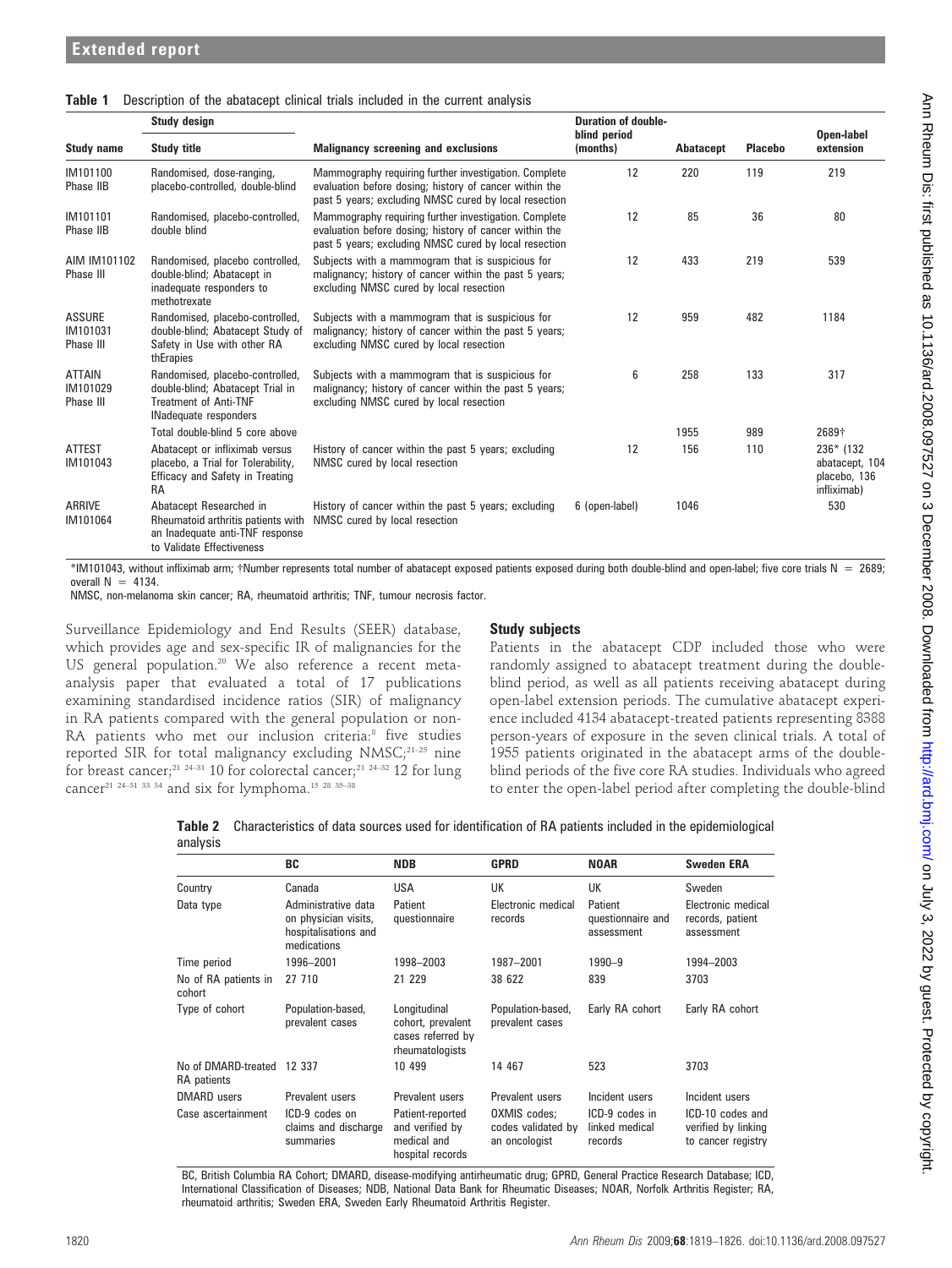period were enrolled; no specific response criteria or additional screening was required.

Because 80% of subjects in the abatacept CDP were on background DMARD therapy during the trials (usually methotrexate) and almost all had previous exposure to DMARD, the most relevant reference group for comparison with the abatacept patients was considered to be DMARD-treated patients. Consequently, non-biological DMARD cohorts were identified from each of the data sources. For the Sweden ERA cohort, the investigators estimated that 95% of the subjects received DMARD; therefore, this whole group was included as a DMARD cohort. In total, 41 529 patients with RA were included and the demographic characteristics of these patients are presented by cohort in table 3.

Across all cohorts, most patients (63–72%) were between 45 and 74 years of age and the proportions above and below this range were low and similar to each other. Patient age at cohort entry (baseline) was used for the early RA cohort NOAR. For cohorts with longer follow-up (BC and NDB) and the ERA, patient age was the age assigned at the time the event occurred. The BC and NDB cohorts were characterised by a population that consisted primarily of patients with established RA of greater than 5 years duration, 60% and 70% of the subjects, respectively, whereas the early RA cohorts followed patients from disease onset. Mean patient-years of follow-up across RA DMARD cohorts ranged from 3.3 to 7.9 patient-years.

#### Case ascertainment

Prespecified outcomes included total malignancy excluding nonmelanoma skin cancer (NMSC) and the four site-specific malignancies of breast cancer, colorectal cancer, lung cancer and lymphoma. Breast, lung and colorectal cancers were included because they represent the three most common cancer sites in women (in the USA). Lymphoma was included as it has

consistently been shown to be elevated in RA patients. $9-18$  As outlined in table 2, malignancies for this analysis were identified by International Classification of Diseases (ICD)-9 and ICD-10 diagnostic codes in the BC, NOAR and the Sweden ERA data sources, as reported within the registries or through linkage to cancer registers (Sweden ERA). OXMIS and Read codes recorded in the medical record were used to identify malignancies in the GPRD analyses. In the NDB, malignancies were identified from semi-annual questionnaires completed by RA patients who were subsequently validated by physicians. For patients in the abatacept CDP, malignancies were identified from all adverse event reports and validated through special event forms; events were included regardless of their relationship to the study drug.

#### Analyses

Baseline demographics and clinical characteristics were computed using descriptive statistics for continuous or categorical variables as appropriate. In the abatacept clinical experience, exposure to abatacept and incidence of malignancy were counted from the start of therapy until the first event or end of treatment period plus 56 days, whichever occurred first. Rates were computed for the double-blind period, as well as the cumulative double-blind and open-label study period. In the RA DMARD observational cohorts, person-time and incidence of malignancy were calculated from the first recorded nonbiological DMARD exposure until the first event or the end of follow-up, whichever occurred first. The IR for each outcome of interest in the RA DMARD cohorts were standardised to the age (10-year interval) and sex distribution of the abatacept clinical trial experience.

To estimate the relative risk of malignancy in the abatacept CDP relative to that in each of the five RA DMARD cohorts and the US general population, SIR were calculated, dividing the observed numbers of malignancy cases in the abatacept trial

Table 3 Baseline demographics and clinical characteristics of abatacept clinical trial patients and RA DMARD cohorts included in the epidemiological analyses

|                                                | <b>Abatacept</b><br><b>Clinical Trial</b><br><b>Program</b><br>$(N = 4134)$ | BC<br>$(N = 12337)$ | <b>NDB</b><br>$(N = 10 499)$ | <b>GPRD</b><br>$(N = 14467)$ | <b>NOAR</b><br>$(N = 523)$ | <b>Sweden ERA</b><br>$(N = 3703)$ |
|------------------------------------------------|-----------------------------------------------------------------------------|---------------------|------------------------------|------------------------------|----------------------------|-----------------------------------|
| Age, years, $n$ $%$                            |                                                                             |                     |                              |                              |                            |                                   |
| $<$ 20                                         | 4(0.1)                                                                      | 214(2)              | 13(0.1)                      | 34(0.2)                      | 3(1)                       | 29(1)                             |
| $20 - 44$                                      | 1011(24)                                                                    | 2874 (23)           | 1429 (14)                    | 2856 (20)                    | 106 (20)                   | 753 (20)                          |
| $45 - 64$                                      | 2435 (59)                                                                   | 5148 (42)           | 4870 (47)                    | 6998 (48)                    | 246 (47)                   | 1624 (44)                         |
| $65 - 74$                                      | 553 (13)                                                                    | 2692 (22)           | 2716 (26)                    | 3375 (23)                    | 120 (23)                   | 797 (22)                          |
| $\geq 75$                                      | 131(3)                                                                      | 1409 (11)           | 1438 (14)                    | 1204(8)                      | 48 (9)                     | 500 (14)                          |
| Female, n (%)                                  | 3323 (80)                                                                   | 8936 (72)           | 7971 (76)                    | 10 284 (71)                  | 357 (68)                   | 2589 (70)                         |
| Duration of RA, years,<br>$n$ (%)              |                                                                             |                     |                              |                              |                            |                                   |
| $<$ 5                                          | 1353 (33)                                                                   | 4890 (40)           | 2726 (29)*                   | <b>NA</b>                    | 523                        | 3703                              |
| $5 - 10$                                       | 1192 (29)                                                                   | 4206 (34)           | 1902 (20)*                   | <b>NA</b>                    | 0                          | $\mathbf{0}$                      |
| >10                                            | 1586 (38)                                                                   | 3241 (26)           | 4716 (50)*                   | ΝA                           | 0                          | 0                                 |
| Concomitant<br>medications, n $(\%)^{\dagger}$ |                                                                             |                     |                              |                              |                            |                                   |
| Oral corticosteroids                           | 2657 (64)                                                                   | 8121 (66)           | <b>NA</b>                    | 6902 (48)                    | 194 (37)                   | <b>NA</b>                         |
| <b>NSAID</b>                                   | 3113 (75)                                                                   | 11 001 (89)         | 6820 (65)                    | 13 656 (94)                  | 416 (80)                   | ΝA                                |
| Total follow-up, years                         |                                                                             |                     |                              |                              |                            |                                   |
| Mean                                           | 2.1                                                                         | 4.9                 | 3.3                          | 3.7                          | 7.9                        | 3.6                               |
| Median                                         | 1.8                                                                         | 6.0                 | 2.5                          | 4.1                          | 9.3                        | <b>NA</b>                         |

"Rheumatoid arthritis (RA) duration was not collected for every subject in the NDB; therefore, n = 9344 for this variable. \*Use of concomitant medications at baseline is presented for the abatacept trial population, whereas use during follow-up is presented for the RA cohorts (when available).

BC, British Columbia RA Cohort; DMARD, disease-modifying antirheumatic drug; GPRD, General Practice Research Database; NDB, National Data Bank for Rheumatic Diseases; NOAR, Norfolk Arthritis Register; NSAID, non-steroidal anti-inflammatory drugs; Sweden ERA, Sweden Early Rheumatoid Arthritis Register.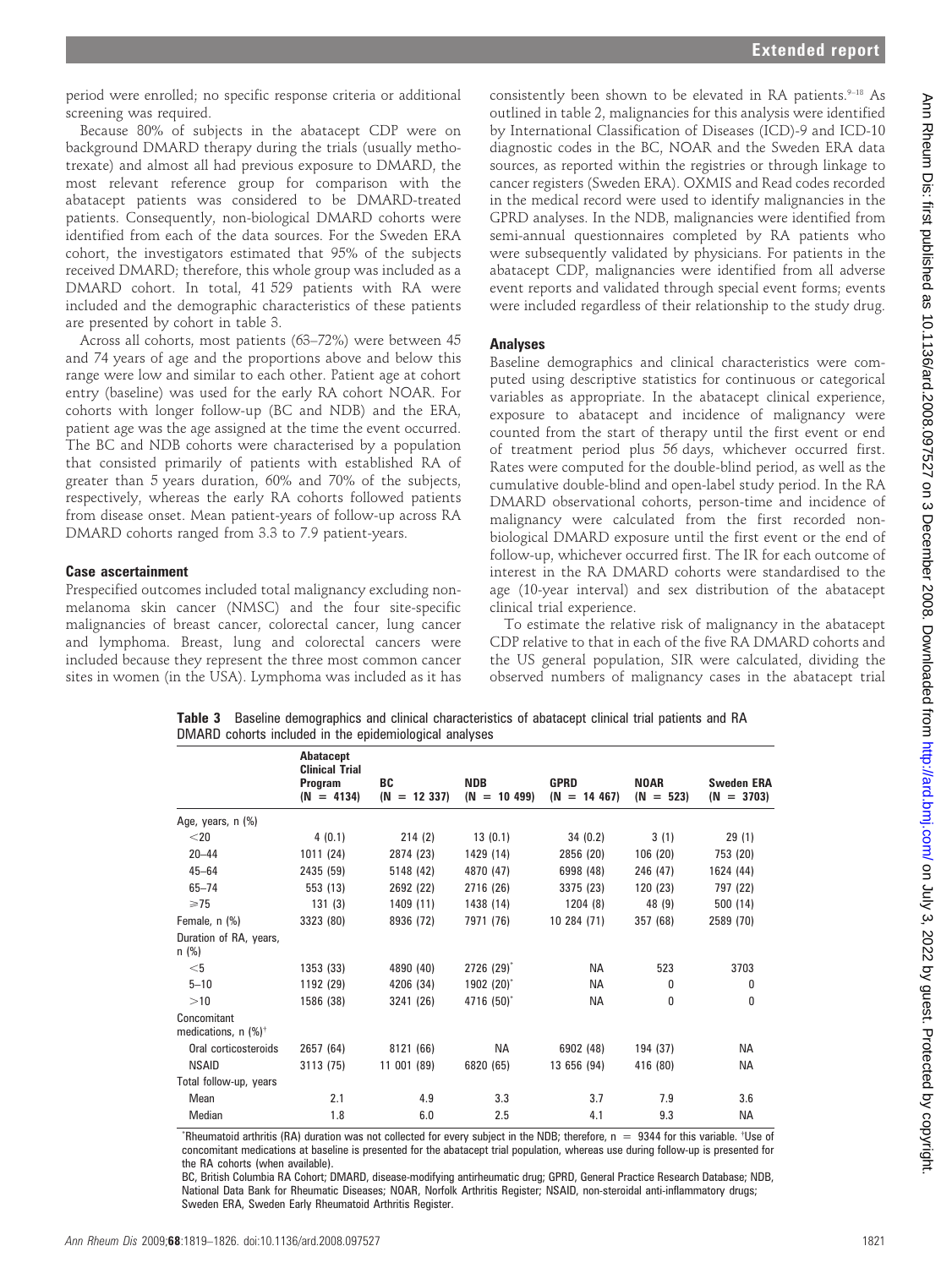|  |  |  | Table 4 Incidence of malignancies in the abatacept clinical trial experience |  |
|--|--|--|------------------------------------------------------------------------------|--|
|--|--|--|------------------------------------------------------------------------------|--|

|                                    | <b>Placebo DB*</b> †  | <b>Abatacept DB*</b> † | Abatacept 5 core RA<br>$RCT^+ (DB+OL)$ : | Abatacept cumulatives<br>$(DB+OL)$ : |
|------------------------------------|-----------------------|------------------------|------------------------------------------|--------------------------------------|
| No of patients                     | 989                   | 1955                   | 2689                                     | 4134                                 |
| No of person-years of<br>follow-up | 794                   | 1688                   | 7282                                     | 8388                                 |
| <b>Total malignancies</b>          | 5                     | 10                     | 46                                       | 51                                   |
| (excluding NMSC)                   | $0.63$ (0.26 to 1.5)  | $0.59$ (0.32 to 1.1)   | $0.63$ (0.46 to 0.84)                    | $0.61$ (0.45 to 0.80)                |
| Breast cancer                      | 2                     |                        | 5                                        |                                      |
|                                    | $0.25$ (0.06 to 1.01) | $0.06$ (0.01 to 0.43)  | $0.07$ (0.02 to 0.16)                    | $0.08$ (0.03 to 0.17)                |
| Colorectal cancer                  | 0                     | o                      | 2                                        | 2                                    |
|                                    |                       |                        | $0.03$ (0.00 to 0.10)                    | $0.02$ (0.00 to 0.09)                |
| Lung cancer                        | 0                     | 4                      | 13                                       | 13                                   |
|                                    |                       | $0.24$ (0.09 to 0.64)  | $0.18$ (0.10 to 0.31)                    | $0.15$ (0.08 to 0.27)                |
| Lymphoma                           | 0                     |                        | 4                                        | 5                                    |
|                                    |                       | $0.06$ (0.01 to 0.43)  | $0.05$ (0.01 to 0.14)                    | $0.06$ (0.02 to 0.14)                |

Unless otherwise indicated, values represent number of cancer cases and incidence rates per 100 person-years (95% CI). \*DB, double blind; randomisation 2 : 1 abatacept to placebo. †Includes the five core rheumatoid arthritis (RA) studies: ATTAIN, ASSURE, AIM and two phase II studies.  $\ddagger$ OL, open label, December 2006 data lock. Sincludes the five core RA studies and the ATTEST and ARRIVE studies.

NMSC, non-melanoma skin cancer; RCT, randomised controlled trial.

experience by the expected numbers. The expected numbers were calculated by multiplying the cancer rates in the five RA cohorts by the observed person-years at risk, stratified by sex and 10-year age group. Furthermore, we computed a summary SIR estimate (and 95% CI) combining the SIR from the five DMARD cohorts based on the meta-analysis method of DerSimonian and Laird.39 This method uses a random effects model that considers both within-study and between-study variation by incorporating the heterogeneity of effects in the overall analysis.

To determine if our results differ from those in the published literature, the SIR obtained were compared with those published in studies evaluating non-RA or general population malignancy incidence to RA populations.

For all SIR, 95% CI were calculated using the Wilson and Hilferty approximation. Statistical analyses were performed using the SAS software package.

#### RESULTS

The numbers and rates of malignancies in the abatacept CDP are shown in table 4.

During the double-blind period, 10 malignancies were reported in the 1955 patients with 1688 person-years of follow-up receiving abatacept and five malignancies in the 989 patents with 794 person-years of follow-up randomly assigned to placebo. During the double-blind period, lung and breast cancers were the most frequently reported solid malignancies in the abatacept and placebo-treated patients, respectively.

Four cases of lung cancer were identified in the abatacept patients and none in the placebo group during the double-blind period. The cases of lung cancer presented with no atypical clinical features; all patients were over 60 years of age and three of the four subjects were heavy smokers. There was no predominant tumour type. Two of the cases were in subjects who had exposure to abatacept of 100 days or less (29 days and 100 days). A third subject had a small apical lung nodule that went undetected on the pretreatment chest radiograph.

There were two cases of breast cancer in the placebo group and one case in patients receiving abatacept. All three cases were identified at the annual protocol-required mammogram at one year. Two of the cases (one abatacept and one placebo) were noted to have normal mammography at baseline. One case in the placebo group did not report baseline mammography results. No cases of colorectal cancer were reported in either group. There was one case of lymphoma in the abatacept group and none in the placebo group. IR were computed and are presented in table 4.

Table 5 Incidence of malignancies in the RA DMARD cohorts\*

|                                        | BC                    | <b>NDB</b>            | <b>GPRD</b>           | <b>NOAR</b>           | <b>Sweden ERA</b>                                      |
|----------------------------------------|-----------------------|-----------------------|-----------------------|-----------------------|--------------------------------------------------------|
| Total malignancies (excluding<br>NMSC) | 1274                  | NA <sup>+</sup>       | 472                   | 30                    | 148                                                    |
|                                        | 1.77 (1.51 to 2.08)   |                       | $0.67$ (0.51 to 0.87) | $0.73$ (0.56 to 0.93) | $0.71$ (0.55 to 0.92)                                  |
| Breast cancer                          | 205                   | 156                   | 94                    | 4                     | 13                                                     |
|                                        | $0.34$ (0.24 to 0.49) | $0.28$ (0.19 to 0.42) | $0.16$ (0.09 to 0.28) | $0.14$ (0.08 to 0.25) | $0.11$ (0.06 to 0.21)                                  |
| Colorectal cancer                      | 139                   | 52                    | 40                    |                       | 20                                                     |
|                                        | $0.14$ (0.08 to 0.24) | $0.06$ (0.03 to 0.15) | $0.05$ (0.02 to 0.13) | $0.05$ (0.02 to 0.13) | $0.06$ (0.02 to 0.14) <sup><math>\ddagger</math></sup> |
| Lung cancer                            | 218                   | 116                   | 109                   | 4                     | 23                                                     |
|                                        | $0.26$ (0.17 to 0.39) | $0.12$ (0.07 to 0.22) | $0.14$ (0.08 to 0.25) | $0.09$ (0.04 to 0.18) | $0.13$ (0.07 to 0.23)                                  |
| Lymphoma                               | 94                    | 35                    | 41                    |                       |                                                        |
|                                        | $0.11$ (0.06 to 0.21) | $0.08$ (0.04 to 0.17) | $0.06$ (0.02 to 0.14) | $0.07$ (0.03 to 0.16) | $0.06$ (0.02 to 0.14)                                  |

Values represent numbers of incident cancer cases and incidence rates (IR) per 100 person-years (95% CI). \*Rates adjusted to the age and sex distribution of the abatacept clinical trial patients. \*This outcome was not available for the NDB. ‡The Sweden ERA cohort for the colorectal cancer analysis consists of 4295 patients rather than the 3703 used for the other malignancies.

BC, British Columbia RA Cohort; DMARD, disease-modifying antirheumatic drug; GPRD, General Practice Research Database; NDB, National Data Bank for Rheumatic Diseases; NMSC, non-melanoma skin cancer; NOAR, Norfolk Arthritis Register; RA, rheumatoid arthritis; Sweden ERA, Sweden Early Rheumatoid Arthritis Register.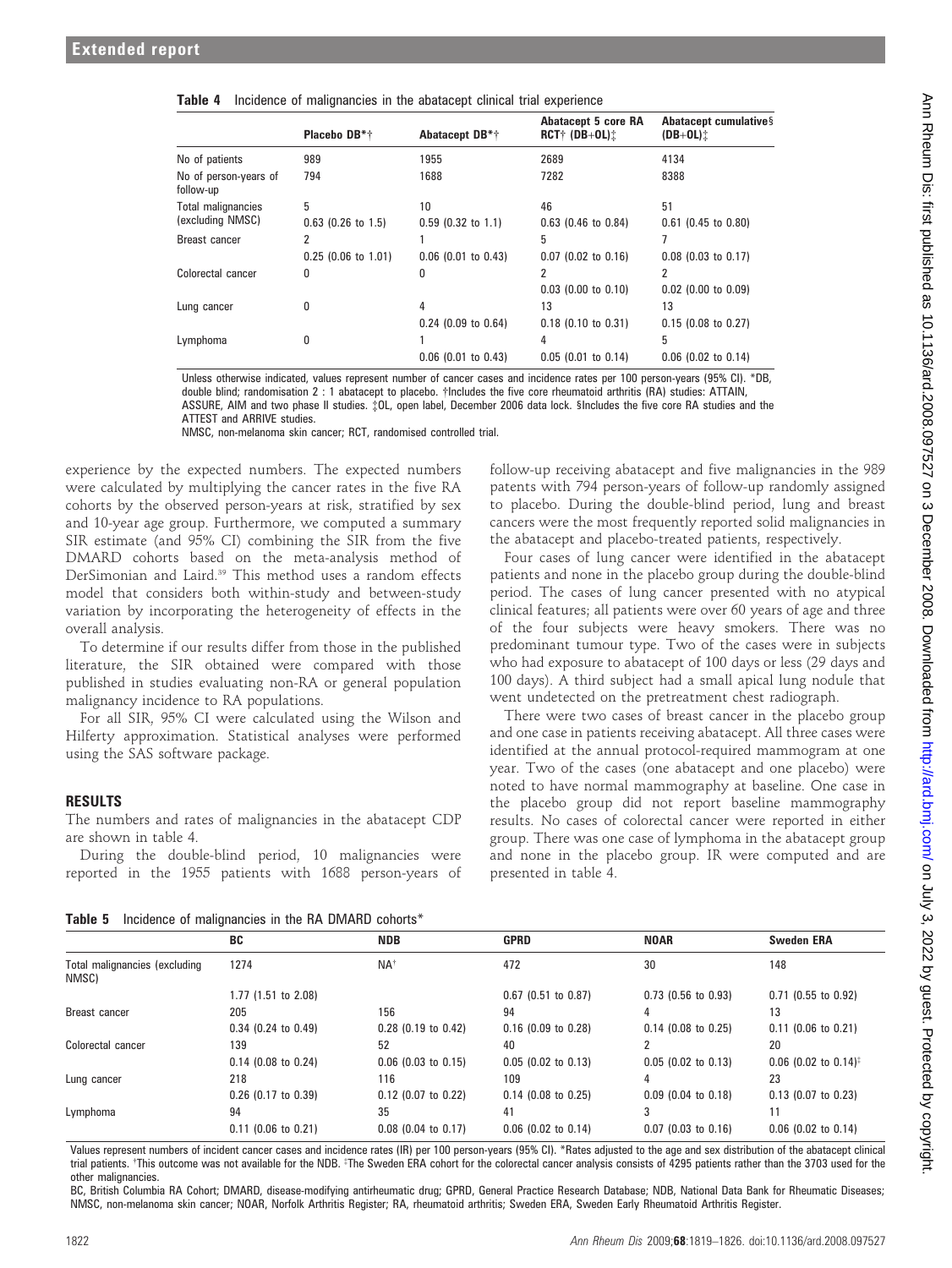# Extended report



Figure 1 Standardised incidence ratios (SIR) of malignancies in the abatacept cumulative study periods compared with the observational rheumatoid arthritis disease-modifying antirheumatic drug cohorts. Values represent SIR and 95% CI. (A) Total malignancy (excluding non-melanoma skin cancer); (B) Breast cancer; (C) Colorectal cancer; (D) Lung cancer; (E) Lymphoma. BC, population-based British Columbia RA Cohort; GPRD, General Practice Research Database; NDB, National Data Bank for Rheumatic Diseases; NOAR, Norfolk Arthritis Register; RCT, randomised controlled trial; Sweden ERA, Sweden Early Rheumatoid Arthritis Register.

In the cumulative double-blind and open-label abatacept exposure analysis, a total of 4134 patients with 8388 personyears of follow-up has been exposed to abatacept. IR of malignancies in the double-blind and cumulative periods were relatively similar; however, the rate of lung cancer was slightly lower in the cumulative study period. The age and sex-adjusted IR of total malignancies excluding NMSC in the abatacept

clinical trials was 0.61 per 100 person-years (95% CI 0.45 to 0.80). This rate was similar to the age and sex-adjusted IR reported in the RA DMARD cohorts, except for the BC cohort, in which it was lower (table 5).

Overall, except for the BC cohort in which higher IR were observed, there was considerable overlap of the 95% CI among the RA cohorts when compared with abatacept. The abatacept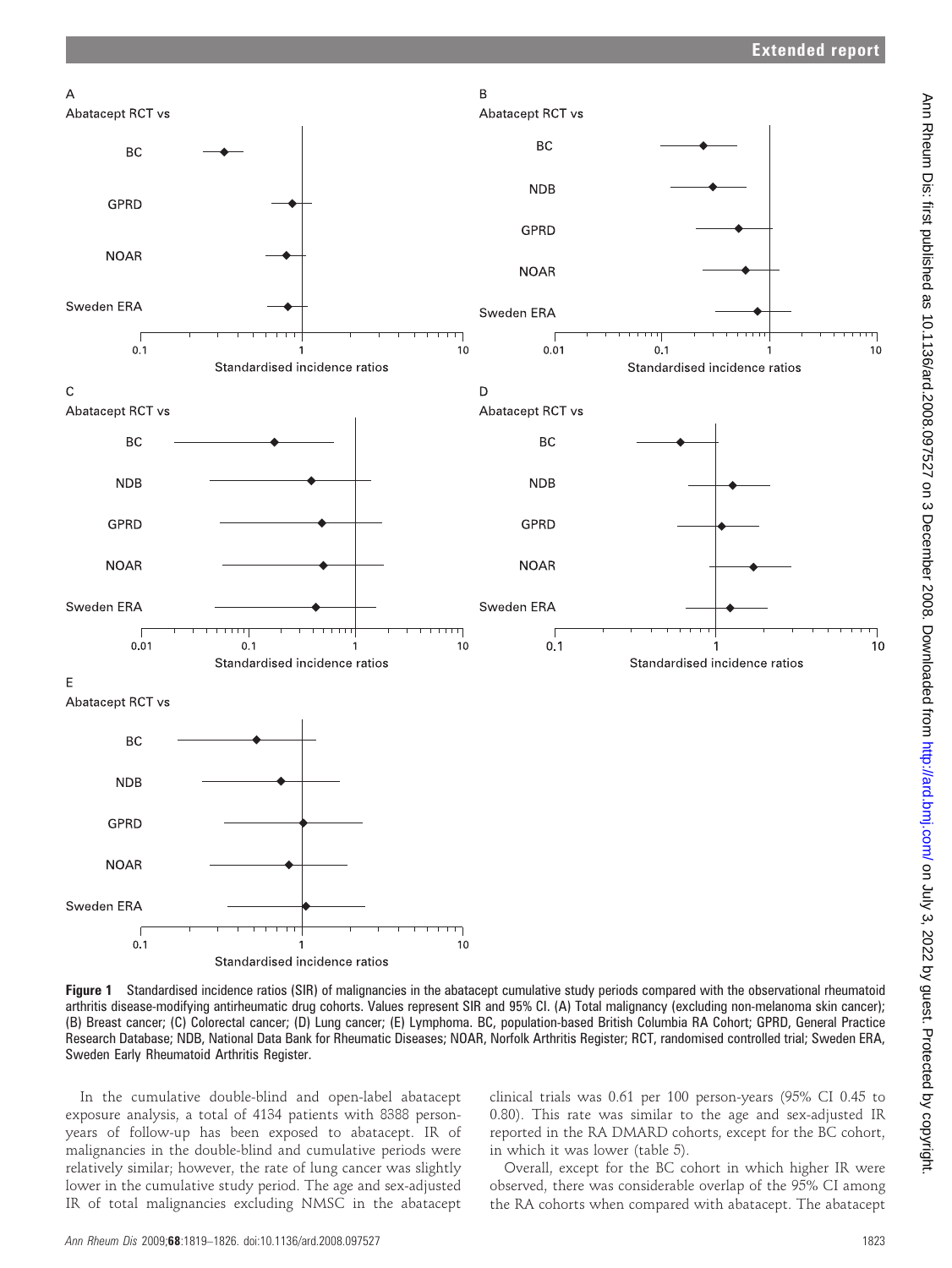rate of breast cancer (0.08/100 person-years) was lower than the range of IR in the RA DMARD cohorts (0.11–0.34/100 personyears). The abatacept IR of lung cancer (0.15/100 person-years; 95% CI 0.08 to 0.27) and lymphoma (0.06/100 person-years; 95% CI 0.02 to 0.14) were within the range of IR from the five RA cohorts (0.09–0.26/100 person-years and 0.06–0.11/100 person-years for lung cancer and lymphoma, respectively).

Figure 1 presents the SIR representing the relative risk of total malignancy (excluding NMSC) with abatacept compared with each of the RA cohorts. The SIR are somewhat reduced compared with the BC cohort, which had a higher incidence of cancers. The summary SIR comparing the rate of total malignancies (excluding NMSC) in the abatacept CDP with the pooled IR from the RA cohorts was 0.68 (95% CI 0.37 to 1.26), indicating that the overall risk of cancer was not significantly increased in abatacept-treated patients compared with RA patients treated with DMARD. Regarding specific types of cancers, the risk of breast cancer with abatacept may be reduced (summary SIR 0.42, 95% CI 0.18 to 1.00); however, women with RA were screened for prevalent breast cancer with mammography before enrollment in the double-blind abatacept studies. The summary SIR estimate for colorectal cancer was 0.33 (95% CI 0.08 to 1.44). The risk of lung cancer with abatacept was not significantly increased compared with any of the cohorts, although the point estimates were above 1 in the comparison with four of the five cohorts; the summary SIR estimate was 1.07 (95% CI 0.55 to 2.07). There appeared to be general risk parity for lymphoma between abatacept and the RA DMARD cohorts, although confidence intervals were wide. The overall summary SIR for lymphoma was 0.89 (95% CI 0.36 to 2.15).

For the comparison of the abatacept clinical trial malignancy experience with the general population, the calculated SIR comparing cancer IR in RA patients treated with abatacept with IR in the general population, from the SEER cancer registry, were 0.82 (95% CI 0.61 to 1.08) for total malignancy excluding NMSC, 0.41 (95% CI 0.17 to 0.85) for breast cancer, 0.32 (95% CI 0.04 to 1.16) for colorectal cancer, 1.51 (95% CI 0.80 to 2.59) for lung cancer and 2.17 (95% CI 0.70 to 5.07) for lymphoma. These SIR fell within the range of SIR published in studies comparing malignancy in RA samples with the general population (fig 2).<sup>15 21 24-38</sup>

# **DISCUSSION**

This study provides context for the malignancy experience in patients treated with abatacept. The data presented suggest that the observed incidence of total malignancy (excluding NMSC) and of four site-specific malignancies (breast, colorectal, lung and lymphoma) in patients within the abatacept CDP is largely consistent with what may be expected based on cohorts of RA patients treated with non-biological DMARD. Similarly, the SIR estimates comparing the abatacept trial experience with that in the general population were similar to SIR comparing other RA cohorts with the general population.

The potential association between malignancies and RA has previously been reviewed.8 40 Most studies suggest that the risk of total or solid malignancies in patients with RA is not substantially different compared with the general population or individuals without RA;21–30 32 36 38 however, data suggest that RA patients are at higher risks of lymphoma and lung cancer.<sup>8</sup> Whereas the incidence of breast cancer may be slightly decreased in patients with RA,<sup>24,26,29</sup> several studies found no significant difference when compared with the general population.25 27 28 30 31 A number of investigators have observed a decreased risk of colon or rectum cancer associated with RA, which may result from the long-term use of non-steroidal antiinflammatory drugs (NSAID) or cyclooxygenase-2 selective inhibitors.24–29 32 Given these malignancy differences in RA patients, an RA cohort represents a more appropriate comparator for evaluating the malignancy risk of specific RA interventions than the general population.

A number of recent studies has examined malignancy risk in RA patients in the context of medication use. In their metaanalysis of nine clinical trials of infliximab or adalimumab, Bongartz et  $a^{16}$  suggested an increased risk of malignancy in the treatment arms compared with placebo. However, several large epidemiological studies found no increased risk in overall malignancy or solid malignancy associated with anti-tumour necrosis factor (TNF) use compared with non-use or methotrexate.24 26 31 38 The majority of studies examining the effect of medication use on malignancy in RA have focused on lymphoma. Epidemiological studies have not documented a significantly elevated risk of lymphoma with anti-TNF use compared with non-use or methotrexate.15 31 35 38 Several studies,

**Figure 2** Standardised incidence ratios (SIR) of malignancies in the abatacept cumulative study periods compared with the general population (Surveillance Epidemiology and End Results (SEER)). The lines indicate the SIR point estimates and 95% CI for abatacept compared with the general population (SEER). The diamonds represent SIR reported in the literature that compare rheumatoid arthritis (RA) patients with non-RA patients or general populations. \*One study had no observed cases of lung cancer; the SIR is not presented in the figure. RCT, randomised controlled trial.

Abatacept RCT vs general population

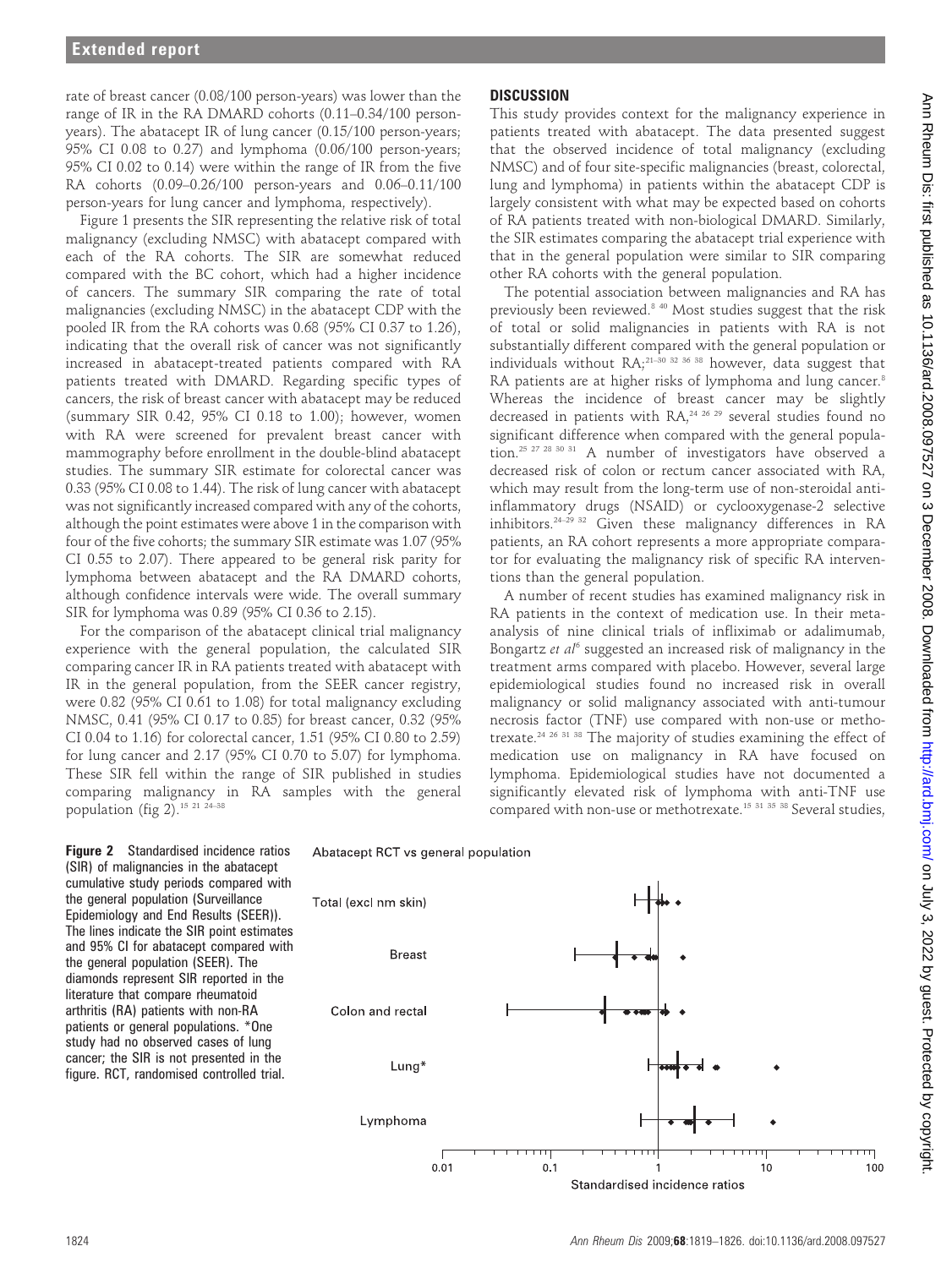associated with specific limitations, such as uncertainty surrounding diagnostic accuracy in administrative claims databases (eg, BC), small cohort size (eg, NOAR), the use of self-reporting (eg, NDB), etc. However, these individual limitations were minimised by the use of multiple cohorts, resulting in a range of references that nevertheless provided relatively consistent results.

In conclusion, external observational data provide useful information when long-term comparator data from randomised controlled trials are not available. Although differences in selection, surveillance and verification exist between clinical trials and observational cohorts, a range of estimates provides useful context for the evaluation of the abatacept long-term clinical trial experience. These data add to the continuing body of evidence evaluating the safety of abatacept and suggest that the observed number of malignancies is within the range of expected malignancies based on RA cohorts on a background of non-biological DMARD treatment. The overall safety of abatacept with respect to malignancies will continue to be monitored as part of a post-marketing surveillance programme.

Acknowledgements: The authors would like to thank John Esdaile (BC), Lars Klareskog (Sweden), and Alan Silman (UK) for being initial members of the abatacept epidemiology study group and contributing to the initial concept and methods for this work. They thank Allison Covucci (Bristol-Myers Squibb) for reviewing and validating all computations and Michael Corbo (Bristol-Myers Squibb) who supported this work as part of the development programme for abatacept. They also thank Sean M Gregory for editorial support on behalf of the authors.

Funding: The studies of abatacept discussed were funded by Bristol-Myers Squibb Co.

Competing interests: Declared. TAS and KQ are current full-time employees of Bristol-Myers Squibb. ALS is currently a full-time employee of Bristol-Myers Squibb but her affiliation at the time the work was done was the School of Medicine, Duke University, Durham, NC, USA. JA reports having been an invited speaker at meetings sponsored by Schering-Plough and Abbott. JF reports having received research funding from Bristol-Myers Squibb. DL reports receiving research funding from Bristol-Myers Squibb to perform the analyses included in the manuscript and has participated in advisory meetings supported by Bristol-Myers Squibb. DL is supported by an investigator award from the Arthritis Society of Canada and is the Nancy and Peter Paul Saunders Scholar. FW reports having received research grants from Bristol-Myers Squibb, Centocor, Abbott and Amgen. MCH reports serving as a consultant to Amgen, Bristol-Myers Squibb and Roche. SS reports having served as an advisor and participating as a speaker in scientific meetings for AstraZeneca, Boehringer Ingelheim, GlaxoSmithKline, Pfizer and Sepracor. SS also reports receiving research funding from AstraZeneca and GlaxoSmithKline.

## REFERENCES

- Tan P, Anasetti C, Hansen JA, et al. Induction of alloantigen-specific hyporesponsiveness in human T lymphocytes by blocking interaction of CD28 with its natural ligand B7/BB1. J Exp Med 1993;177:165–73.
- Kremer JM, Westhovens R, Leon M, et al. Treatment of rheumatoid arthritis by selective inhibition of T-cell activation with fusion protein CTLA4Ig. N Engl J Med 2003;349:1907–15.
- 3. **Kremer JM,** Genant HK, Moreland LW, et al. Effects of abatacept in patients with methotrexate-resistant active rheumatoid arthritis: a randomized trial. Ann Intern Med 2006;144:865–76.
- **Genant HK,** Peterfy CG, Westhovens R, et al. Abatacept inhibits structural damage progression in rheumatoid arthritis: results from the long-term extension of the AIM trial. Ann Rheum Dis 2008:67:1084-9.
- Genovese MC, Schiff M, Luggen M, et al. Efficacy and safety of the selective costimulation modulator abatacept following 2 years of treatment in patients with rheumatoid arthritis and an inadequate response to anti-TNF therapy. Ann Rheum Dis 2008;67:547–54.
- **Bongartz T,** Sutton AJ, Sweeting MJ, et al. Anti-TNF antibody therapy in rheumatoid arthritis and the risk of serious infections and malignancies. Systematic review and meta-analysis of rare harmful effects in randomized controlled trials. JAMA 2006;295:2275–85.
- Food and Drug Administration. Guidance for industry. Premarketing risk assessment. http://www.fda.gov/CDER/guidance/6357fnl.htm (accessed 27 Dec 2006).
- **Smitten AL,** Simon TA, Hochberg MC, et al. A meta-analysis of the incidence of malignancy in adult patients with rheumatoid arthritis Arthritis Res Ther 2008;10:R45.

however, have linked azathioprine use with lymphoma<sup>41 42</sup> and the data on methotrexate and lymphoma have been mixed.<sup>43 44</sup>

This study has several strengths, including comparisons with a diversity of relevant RA populations from different sources as well as with the general population. A total of five large RA cohorts was identified and used to obtain a range of reference rates. When conducting pharmacoepidemiological studies, it has been recommended that at least two cohorts be evaluated to establish the extent of reproducibility.<sup>45</sup> The resulting variation in the IR among the cohorts provides a more useful range of estimates for comparison than a single cohort IR. In our study, despite the geographical differences and the differences in ascertainment methods, the ranges of age and sex-adjusted IR were relatively narrow among the various RA cohorts, indicating good reproducibility of our results. Another strength of the study was the choice of comparison group. We were able to include in the study, as a reference group, only those patients treated with DMARD from the respective RA cohorts. Given that DMARD comprised the background therapy in all abatacept-treated patients in the trials, this constitutes an appropriate reference group for comparing the risk of malignancy.

This study has several potential limitations, including those inherent in the study design. The data collected and analysed from the RA cohorts were not primarily collected for this type of study. The limitations associated with the use of external control groups include but are not limited to differences in management and diagnoses of RA, the inclusion of both prevalent and new users of DMARD agents, differences in the ascertainment and verification of outcomes, length of followup, validity of RA diagnosis and severity of disease. We acknowledge that these variables may be different among the RA cohorts. Although the abatacept population appeared to be demographically similar to the cohorts, clinical trial patients are inherently different. The abatacept CDP enrolled mainly prevalent, stable non-biological DMARD users who have an inadequate response to their current therapy; thereby implying more severe disease in these patients. The RA cohort populations were a diverse group of both prevalent and new nonbiological DMARD users. The RA cohort populations are potentially more stable in that this population had to be on a non-biological DMARD throughout follow-up without the addition of a biological therapy. However the non-biological DMARD treatment in these groups could be altered during follow-up such that non-biological DMARD therapy could be increased, decreased, or another non-biological treatment could be added to the current regimen all together. Trial patients may be monitored more closely for adverse events, which might overestimate our calculated SIR. However, some of the cohorts have prespecified observation times for patients enrolled in the registry (eg, NOAR). Malignancy screening for breast cancer with mammograms before entry in the trials may have resulted in a lower incidence of breast cancer in the abatacept CDP. The exclusion of patients with a history of cancer within the past 5 years of study entry suggests that enrolled patients are potentially healthier, resulting in a lower overall incidence of cancer. It is not uncommon for clinical trials to exclude patients who may be predisposed to cancer. There is also the concern of latency when evaluating malignancy outcomes. We were not able to adjust for potential confounders such as severity of disease, smoking, ethnicity, co-morbidities and the use of non-DMARD medications (ie, NSAID, corticosteroids) due to unavailability of data on these variables in most external cohorts. Finally, each of the databases used in this study may be

Ann Rheum Dis: first published as 10.1136/ard.2008.097527 on 3 December 2008. Downloaded from http://ard.bmj.com/ on July 3, 2022 by guest. Protected by copyright Ann Rheum Dis: first published as 10.1136/ard.2008.097527 on 3 December 2008. Downloaded from http://ard.bm/ mublished as 10.1136/ard.2008.097527 on 3 December 2008.097528. Drotected by copyright.